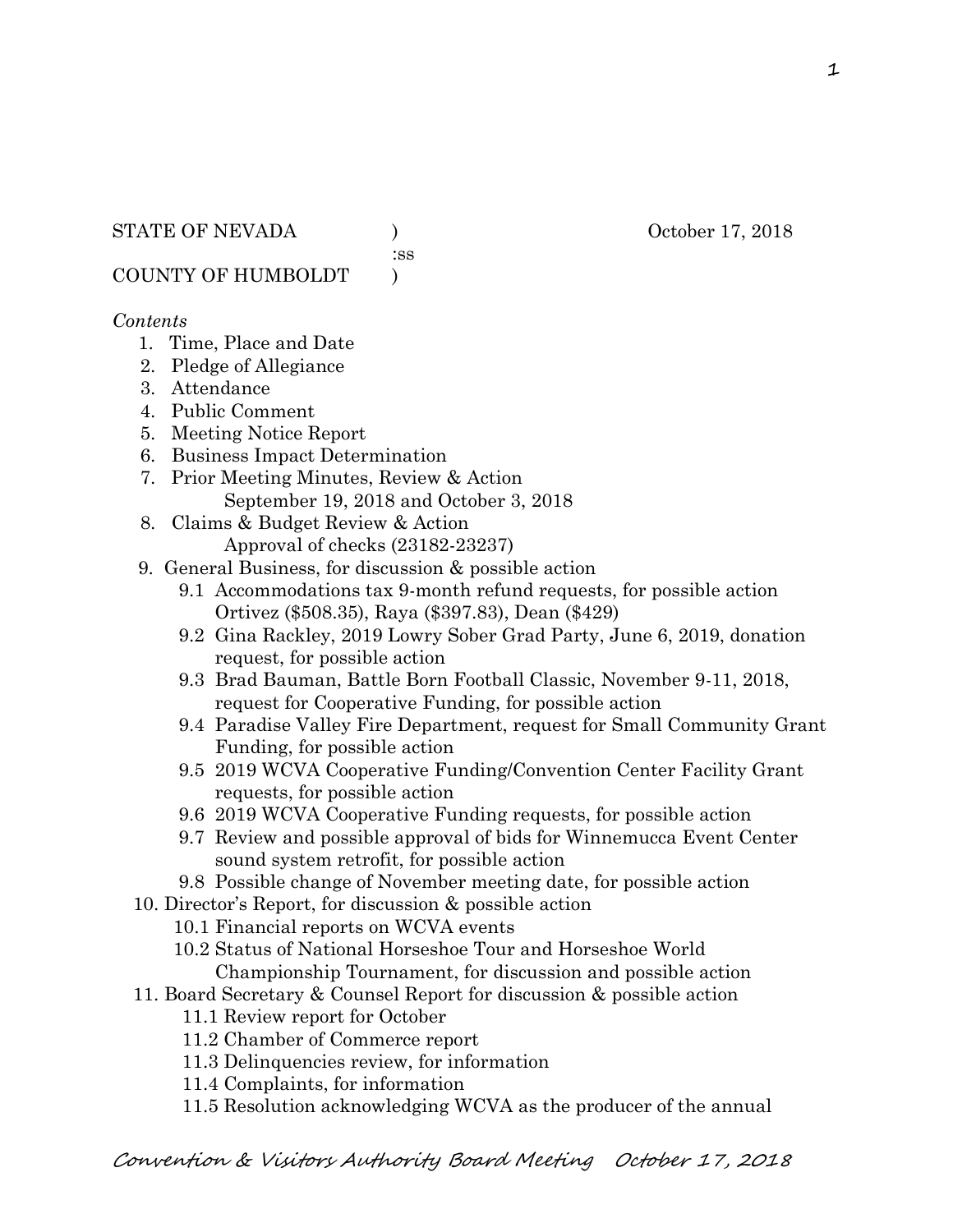Shooting the West Photography Symposium, for possible action

- 11.6 Resolution relinquishing interest in any rights in co-financed Improvements at Winnemucca Events Complex to Agricultural District #3 and Humboldt County, for possible action
- 11.7 Improvements projects reports Event Center sound retrofit, Joe Mackie Hall exterior project, West Hall roof replacement, for information
- 12. Board Administrator Report, for discussion & possible action 12.1 Financial reports, for information
- 13. Other Reports
- 14. Next Meeting Date
- 15. Adjournment

### **MINUTES, OCTOBER 17, 2018**

**1. Time, Place and Date.** The Winnemucca Convention and Visitors Authority met in regular session in full conformity with the law at the Winnemucca Convention Center, West Hall, Winnemucca, Nevada at 4:00 pm on Wednesday, October 17, 2018 with Chairman Terry Boyle presiding.

### **2. Pledge of Allegiance.**

**3. Attendance.** *Convention and Visitors Authority Board Officials Present:*  Terry Boyle Chairman and Motel Representative Brian Stone Vice Chairman and Hotel Representative Jim Billingsley Treasurer and City Representative Bill Macdonald Secretary and Counsel Kendall Swensen Board Administrator

*Convention and Visitors Authority Board Officials Absent:*  Ron Cerri County Representative John Arant Business Representative

*Staff Members Present:*  Kim Petersen Director Shelly Noble Administrative Clerk

*Staff Members Absent:*  None

*Others Present:* 

 Patricia Setzer Wmca Host Lions Club Teresa Courrier Nev Reined Cow & Cutting Horse Assn Gina Rackley 2019 Lowry Sober Grad Party Brad Bauman Battle Born Football Classic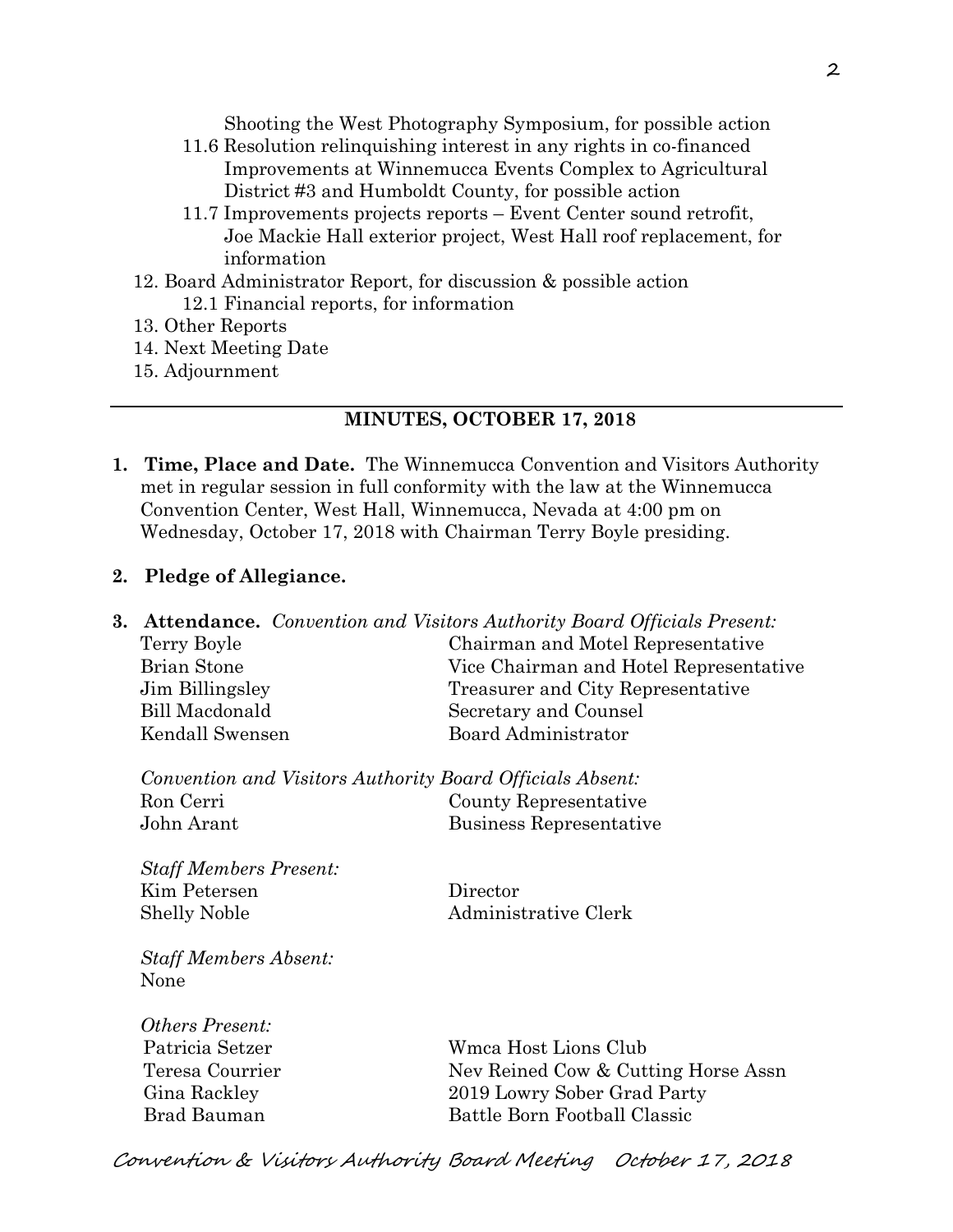**4. Public Comment** 

No public comment.

## **5. Meeting Notice Report.**

Chairman Boyle reported that notice, including meeting agenda, was posted by Shelly Noble by 9:00 am Friday, October 12, 2018 at Humboldt County Library, Court House, Post Office, City Hall and Convention Center West Hall. No persons have requested mailed notice during the past six months.

**6. Business Impact Determination.** Chairman Boyle asked whether any agenda item proposes the adoption by the city or by the county or by the WCVA of any rule, including any ordinance or resolution which would impose, increase or change the basis for the calculation of a fee that is paid in whole or in substantial part by businesses, which would impose a direct and significant economic burden upon a business or directly restrict the formation or expansion of a business, pursuant to NRS Chapter 237? The Chairman called for board or public input thereon; there was none. Action will be taken.

 *Jim Billingsley made a motion that there appears to be no business impacting fee matter on today's agenda. The motion carried, 3-0.* 

**7. Minutes, Review & Action** 

Prior meeting minutes of September 19, 2018. *Brian Stone made a motion to accept the minutes of the September 19, 2018 meeting. Motion carried, 3-0.*  Prior meeting minutes of October 3, 2018. *Brian Stone made a motion to accept the minutes of the October 3, 2018 meeting. Motion carried, 3-0.*

**8. Claims, Review & Action** The following claims, which had been submitted in list form to the board members for review with their 3-day meeting notice and agenda, with the opportunity to obtain further information before or at the meeting, were submitted for payment on October 17, 2018:

| <b>BANK ACCOUNT</b> | <b>CHECK NUMBERS</b> | <b>AMOUNT</b> |
|---------------------|----------------------|---------------|
| Nevada State Bank   | $23182 - 23237$      | \$126,749.57  |

*Jim Billingsley made a motion to approve all claims as submitted. The motion carried, 3-0.* 

**9. General Business, for discussion & possible action**

**9.1 Accommodations tax 9-month refund requests, for possible action**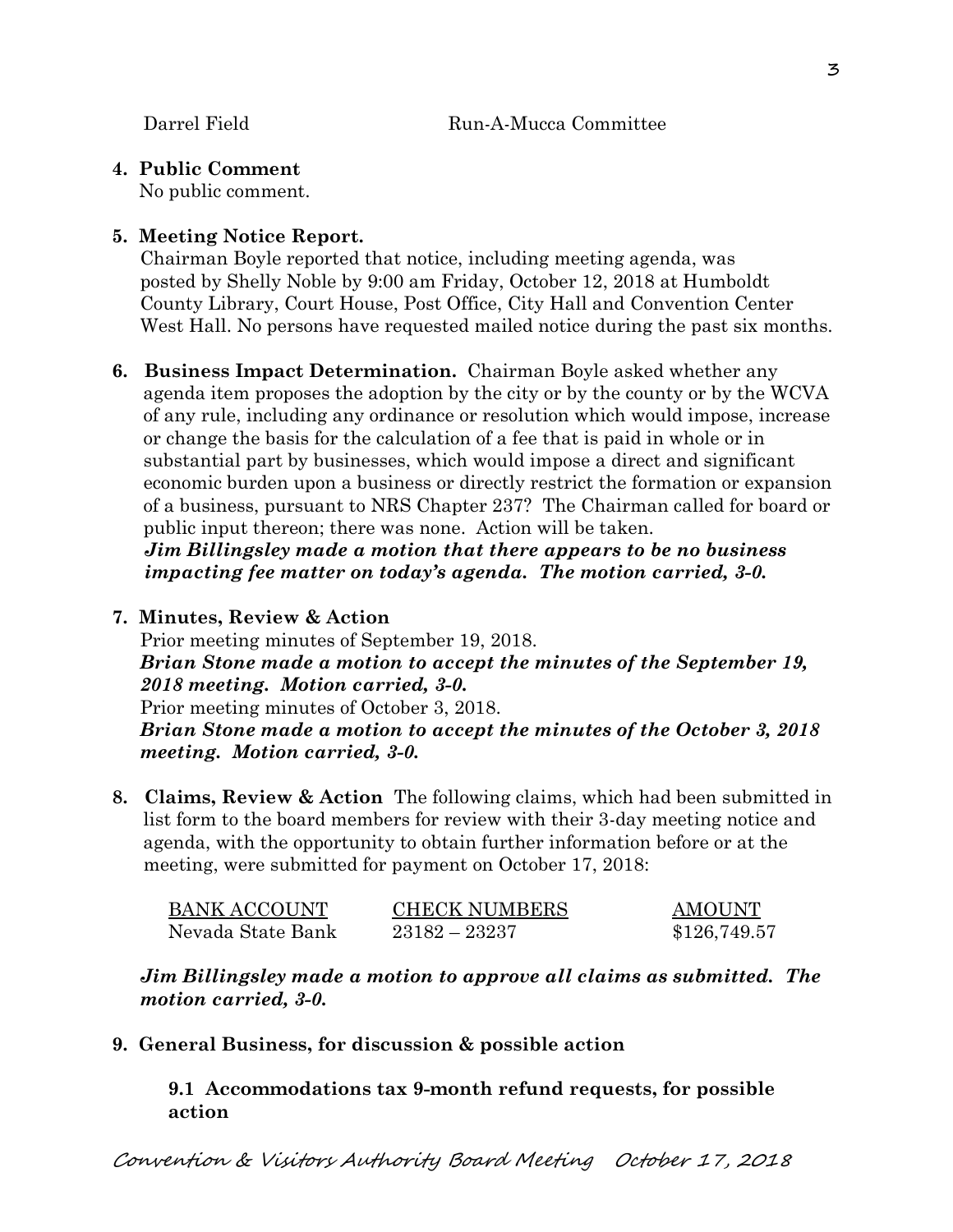**Ortivez (\$508.35), Raya (\$397.83), Dean (\$429)**  *Terry Boyle made a motion to approve the accommodation tax 9-month refunds for John Ortivez (\$508.35), Felix Raya (\$397.83), David Howard Dean (\$429). Motion carried, 3-0.*

#### **9.2 Gina Rackley, 2019 Lowry Sober Grad Party, June 6, 2019, donation request, for possible action**

This is an annual event produced by the parents of graduating seniors at Lowry High School. Donations are used to pay for the building rental, decorations, food and entertainment. An estimated event budget is included with their request. Kim asked Mrs. Rackley about rumors of kids drinking at the 2018 event. The parents organizing this year's party are aware of the problems with last year's party and have met with Mr. Parks and Officer Garrison to come up with a plan to deal with these problems if they come up. *Jim Billingsley made a motion to approve a \$3,500 grant for the 2019 Lowry Sober Grad Party, June 6, 2019. Motion carried, 3-0.* 

#### **9.3 Brad Bauman, Battle Born Football Classic, November 9-11, 2018, request for Cooperative Funding, for possible action**

This is a youth football competition that started in Elko a couple of years ago for 8 to 14 year olds. They will be utilizing three football fields and can accommodate up to 24 teams. At this time, they have 14 teams who have committed to participate. The largest expense is for the officials, along with portable goal posts that need to be constructed since one of the fields they will be using is a soccer field. There will also be a large group of field officials who are volunteers and will be helping throughout the weekend. With approximately 20 players per team, this event could bring quite a few families to town this weekend. *Brian Stone made a motion to approve a \$3,500 grant for the Battle Born Football Classic, November 9-11, 2018. Motion carried, 3-0.* 

#### **9.4 Paradise Valley Fire Department, request for Small Community Grant Funding, for possible action**

The Paradise Valley Fire Department is raising funds for new playground equipment at the Paradise Valley Park. They are requesting the annual allocation of Small Community Grants for Paradise Valley. This grant is in the amount of \$4,000. The Paradise Valley Recreation Board is the entity that usually requests these funds. Bill has spoken with their representative and they approve this use of these funds. *Jim Billingsley made a motion approving the Small Community Grant funding request from the Paradise Valley Fire Department for \$4,000. These funds will be used to replace playground equipment at the Paradise Valley Park. Motion carried, 3-0.*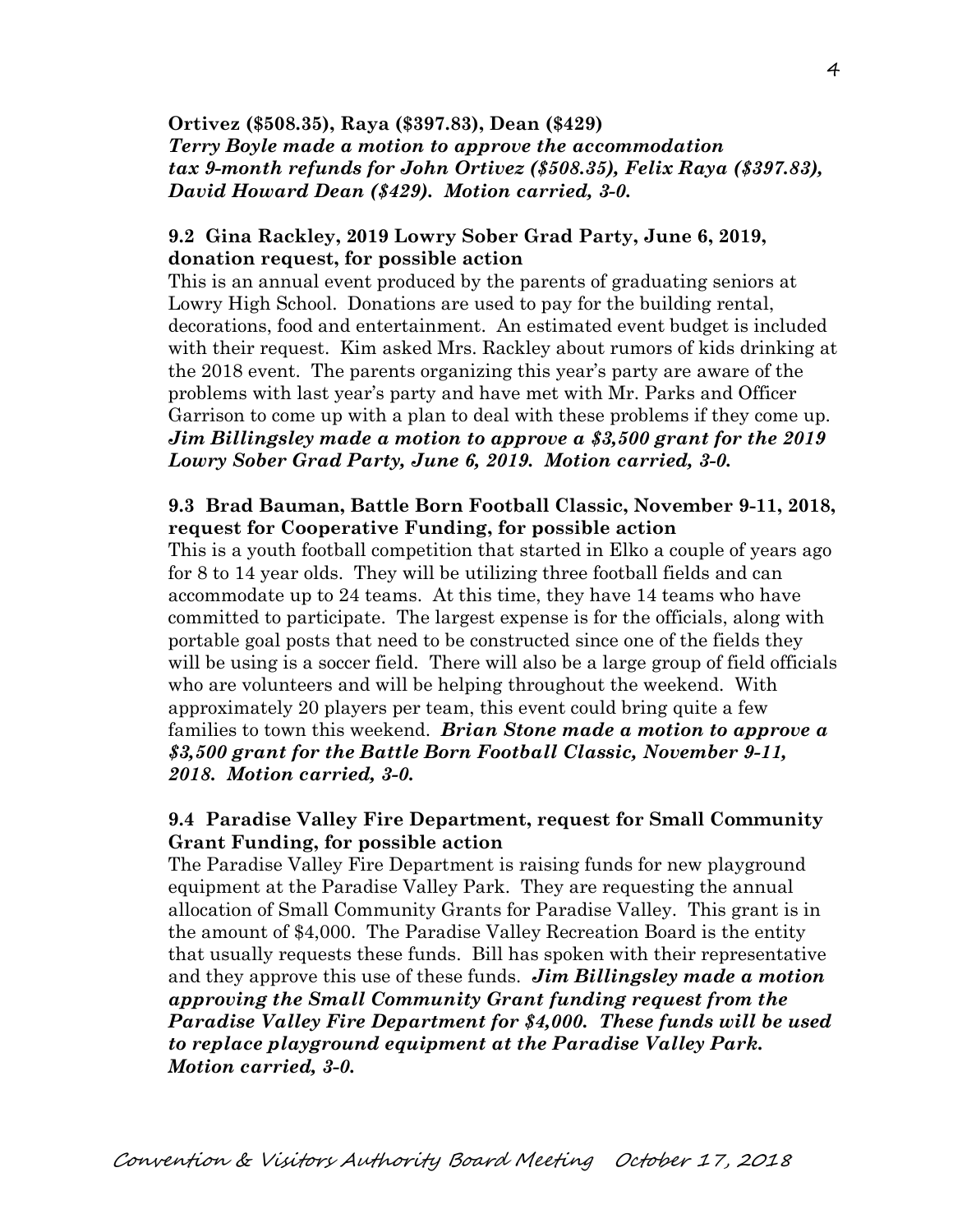## **9.5 2019 WCVA Cooperative Funding/Convention Center Facility Grants, for possible action**

A spreadsheet with the requests we have received was distributed to board members for discussion. Most of the events are familiar to this board since they have made similar requests in past years. *Terry Boyle made a motion to approve the following grants for Convention Center facilities only:* 

|                                                 |    | 2019  |     |
|-------------------------------------------------|----|-------|-----|
| Organization/Event                              |    | Award |     |
| <b>Wmca Ministerial - Public Safety Banquet</b> |    | 510   | Fac |
| Lions Health & Safety Fair                      | ۰D | 600   | Fac |
| <b>Humb Auxiliary Awards Banquet</b>            | ۰D | 390   | Fac |
| Safe Haven Wildlife Sanc Fundraiser             | ۰D | 800   | Fac |
| <b>Western Art &amp; Craft Show</b>             | \$ | 1,800 | Fac |
| (held in conjunction w/ Superior Livestock      |    |       |     |
| <b>Auction</b> )                                |    |       |     |
| <b>Lions Festival of Trees</b>                  | œ  | 1,200 | Fac |
| <b>FFA Alumni Scholarship Dinner</b>            |    | 750   | Fac |

#### *Motion carried, 3-0.*

**9.6 2019 WCVA Cooperative Funding requests, for possible action**  A spreadsheet with the 2019 requests we have received was distributed to board members.

Nevada Reined Cow & Cutting Horse Association, which produces the Winnemucca Summer Cutting, had a representative at today's meeting to make their request so before discussing any of the others the board spoke with her. Teresa Courrier is a member of this organization and was here to thank this board for their past support and make their 2019 request. Kim had recommended a significant reduction to their funding due to the number of stalls they utilized in July (313 in 2018 vs 509 in 2017). Teresa explained that they were on top of a couple of new shows that people decided to go to instead of coming to Winnemucca. She has been told that these shows were not of the caliber that their participants are used to and they would be returning to this show in 2019. All of the participants loved the new pavilion in addition to the Event Center. Ms. Courrier explained that another challenge this past summer was that they had some significant expenses for cattle and show judges. Board members asked for a report on participant numbers for the past few years. Ms. Courrier agreed to provide this information. Terry asked if it was possible to move this event to June since the hotel/motels are already full in July. This is something Ms. Courrier will look into. *Jim Billingsley made a motion to approve a \$7,500 grant plus a \$3,000 WEC facility grant for the 2019 Winnemucca Summer Cutting, July 12-14, 2019 at the Winnemucca Events Complex. This funding does not include fees for camping and stalls. Motion carried,*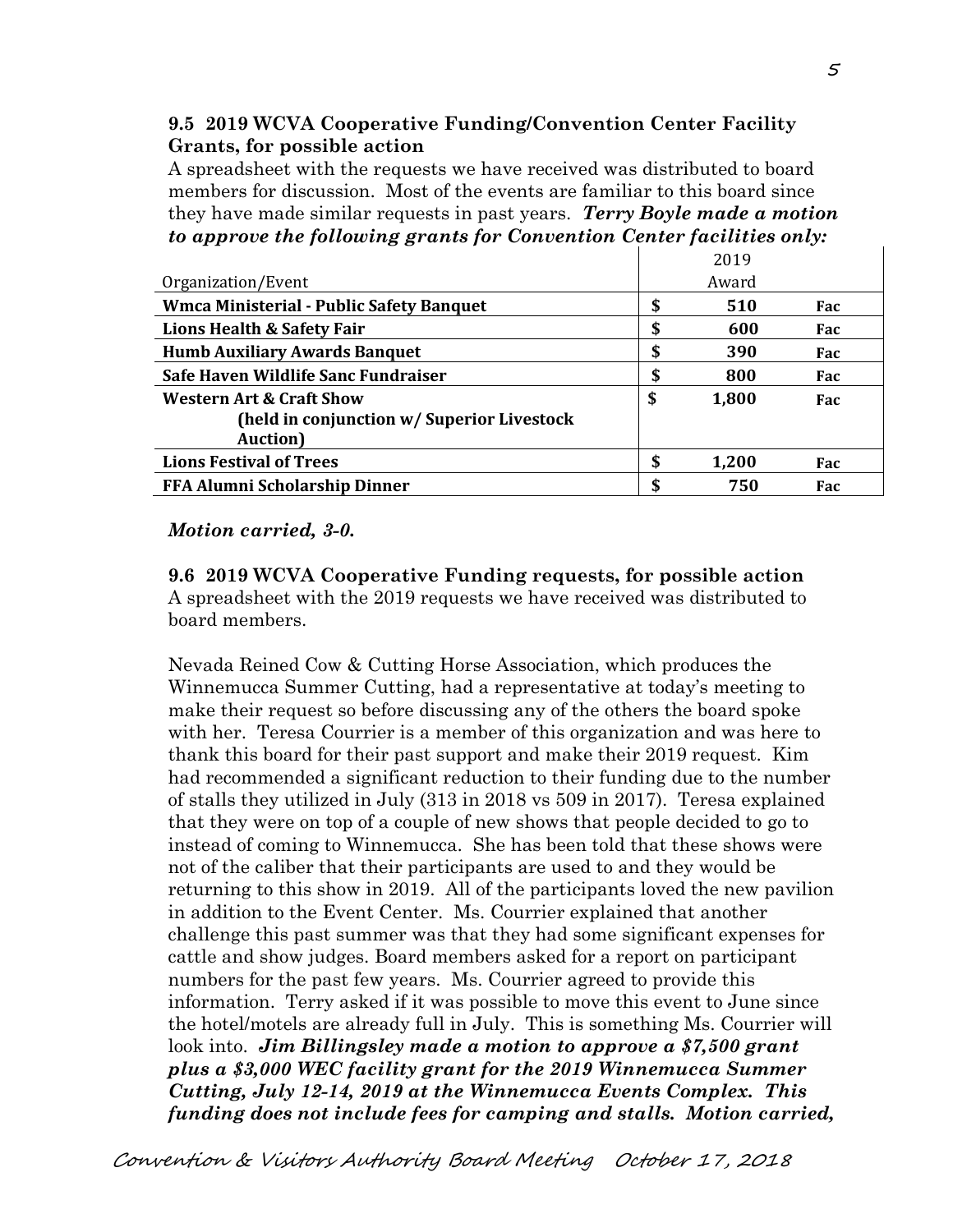*3-0.* 

The Run-A-Mucca (RAM) funding request was discussed next. A spreadsheet was included with the meeting backup materials that showed the RAM losses for the past few years - a \$8,744 loss in 2016 to a \$21,016 loss in 2018 and an anticipated loss of \$38,119 in 2019. Since this is a WCVA event, this board covers any losses from the event. Not only have the losses gotten worse, the registration numbers have decreased at the same time. Is this acceptable? Does the economic impact generated by this event justify the losses covered by WCVA? This board has awarded RAM a \$50,000 underwriting for the last several years so that would infer that as long as RAM does not lose more than \$50,000 this board sees a value to the event for the community. Brian is a member of the Run-A-Mucca Committee as well as being a member of this board. He said he was at the meeting where the 2019 budget was discussed and he voted to approve it. He feels that the additional funds spent for entertainment, probably a tribute/cover band, is a worthwhile investment. The committee must start looking at booking bands now in order to get the quality entertainment they feel will appeal to people and, hopefully, get them to attend the rally. Kim is also looking at hosting a motorcycle race that weekend. It would be mapped out utilizing GPS. This would be a different group of motorcyclists in an attempt to broaden the appeal of the event and increase the number of people traveling to Winnemucca. The board agreed that they would be willing to continue to fund this event at the same level as in the past but they want to look closely at the financial information for the 2019 event before the planning begins for 2020.

#### *Jim Billingsley made a motion to approve the following 2019 WCVA Cooperative Funding as follows:*

SEE NEXT PAGE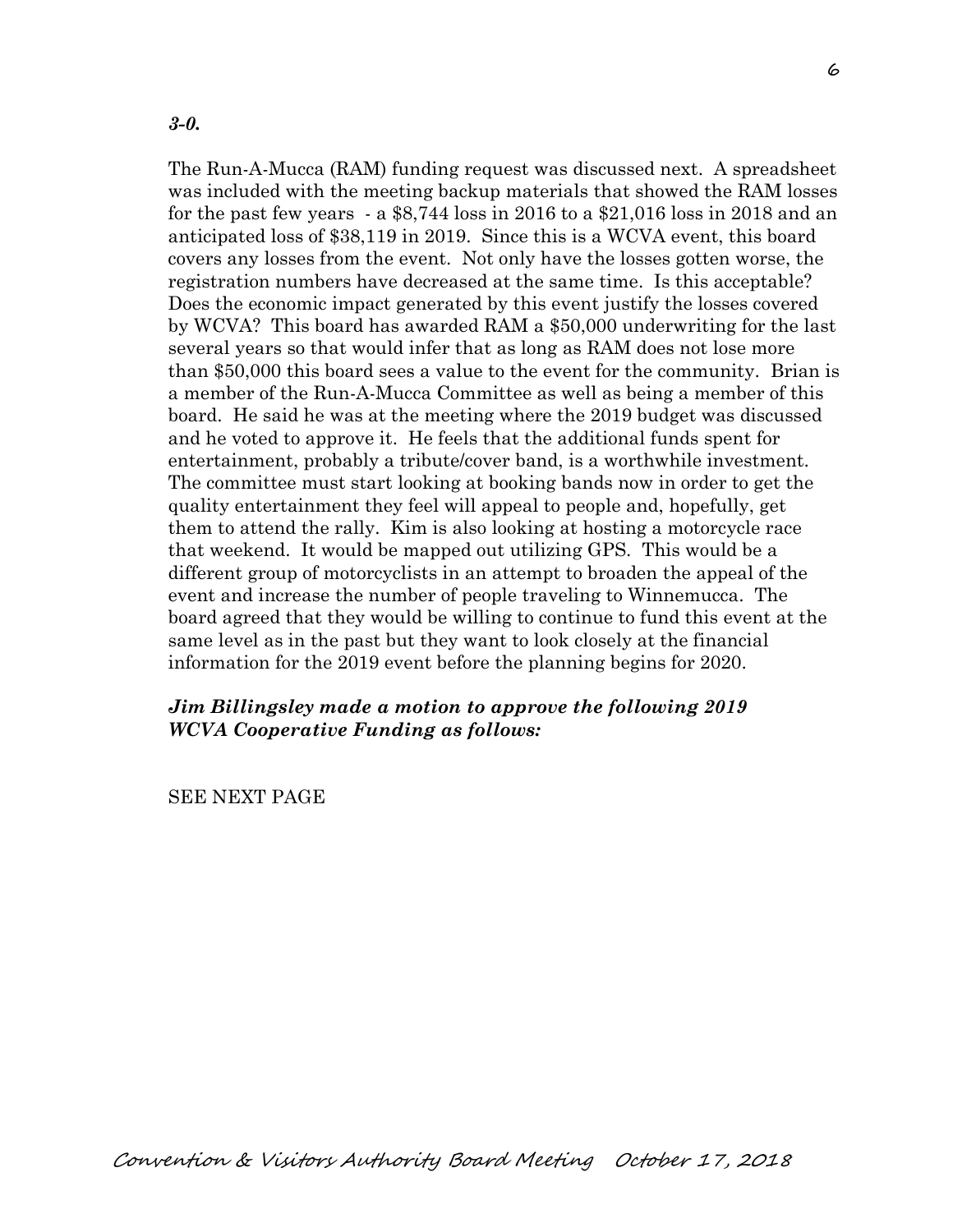|                                            | 2019        |                         |
|--------------------------------------------|-------------|-------------------------|
| Organization                               | Award       |                         |
| Nevada Christian Motorcyclists Assoc.      | \$<br>1,350 | <b>WEC Facility Fee</b> |
| <b>Winnemucca Wheels</b>                   | \$<br>5,000 | <b>Underwriting</b>     |
| <b>Tri-County Fair</b>                     | \$<br>5,000 | Grant                   |
|                                            |             |                         |
| <b>Chamber of Comm/Visitor Center Oper</b> | \$15,000    | Grant                   |
| <b>High Desert Challenge</b>               | \$<br>2,200 | G                       |
|                                            | \$<br>2,800 | <b>WEC Facility Fee</b> |
| <b>Hairy Horse</b>                         |             |                         |
| Race                                       | 4,000<br>\$ | Grant                   |
|                                            | \$<br>2,000 | <b>Underwriting</b>     |
|                                            | \$<br>1,800 | <b>WEC Facility Fee</b> |
| Run-A-Mucca                                | \$50,000    | <b>Underwriting</b>     |
| <b>Wmca Balloon Festival</b>               | \$<br>2,000 | Grant                   |
| <b>Wmca Regional Raceway Association</b>   | \$10,000    | Grant                   |
|                                            | 5,000<br>\$ | <b>Underwriting</b>     |
| <b>Mucc Town Throwdown</b>                 | <b>None</b> |                         |
| **application incomplete                   | at this     |                         |
|                                            | time        |                         |
| <b>Humb Co H S Rodeo</b>                   | \$<br>2,500 | Grant                   |
|                                            | 2,500<br>\$ | <b>Underwriting</b>     |
| Labor Day Rodeo, Great Basin Challenge     | \$15,000    | Grant                   |

*Motion carried, 3-0.* 

## **9.7 Review and possible approval of bids for Winnemucca Event Center sound system retrofit, for possible action**

At last month's meeting the bids that were received for this project were rejected. They came in significantly more than expected and since they were over the \$250,000 threshold, prevailing wage requirements would have to be met. At the September meeting the board voted to go out to bid again in an attempt to complete the project below the prevailing wage level. The bids were due today. Again, Cam Drake would be the general contractor. He had three options representing two different companies. After consulting with a sound specialist in Reno, Kim's recommendation (and the lowest bid received) is Option A – Focus/Danley Cluster, \$237,237. *Jim Billingsley made a motion to accept the bid from Cam Drake of CR Drake & Sons, Option A – Focus/Danley Cluster, \$237,237. This motion is contingent on Ag #3's 50% participation in funding this project. Motion carried, 3-0.* 

**9.8 Possible change of November meeting date, for possible action**  Next month's regular meeting date will fall on the day before Thanksgiving. Since we weren't sure if board members would be in town, this item was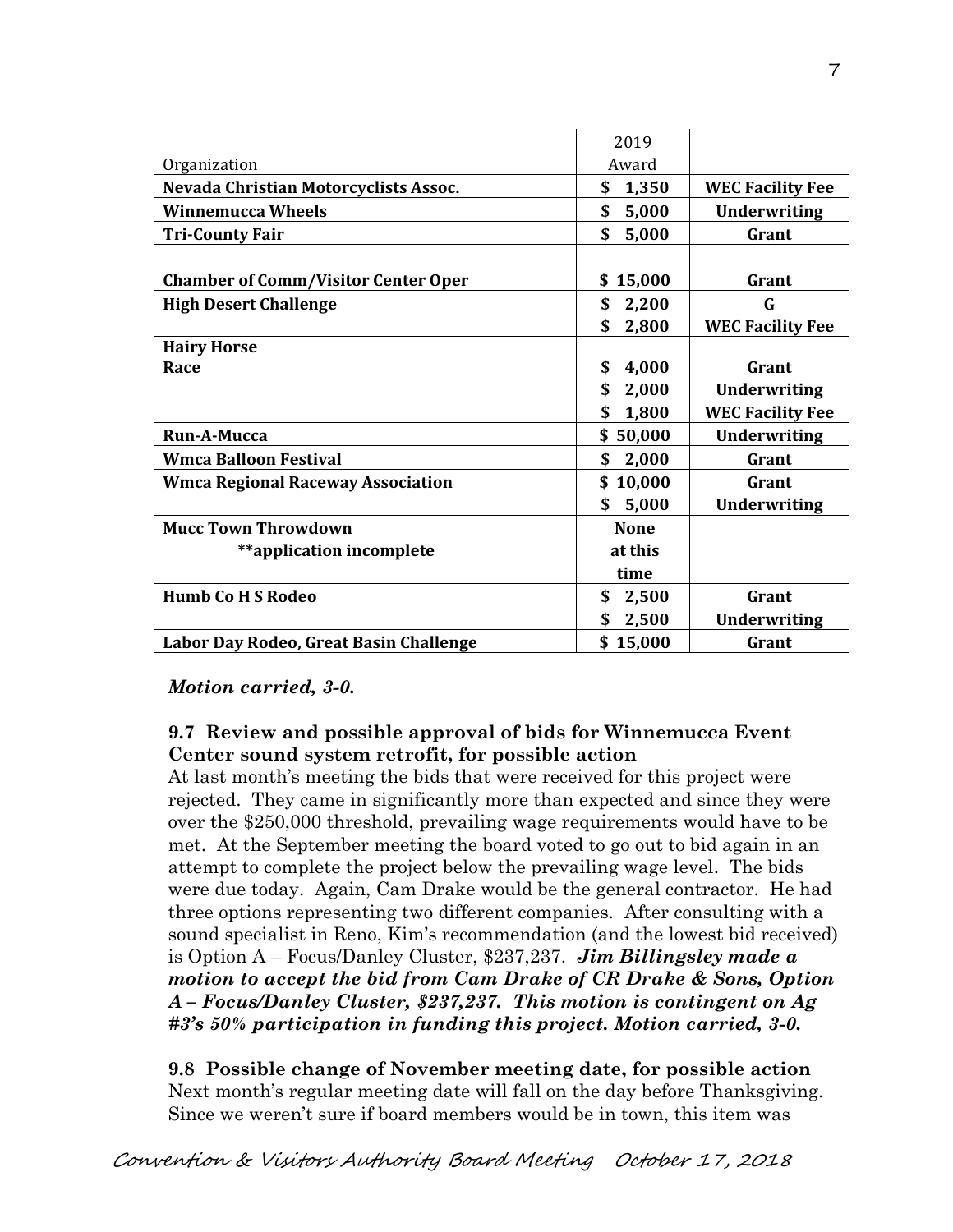added to the agenda. Those present all said they would be in town that day. The bids for the West Hall roof replacement are due in Kim's office by 2:30 pm so the board agreed to meet at 3 pm on Wednesday, November 21.

#### **10. Director's Report.**

#### **10.1 Financial reports on WCVA events**

The bank reconciliation for Ranch Hand Rodeo and Tri-County Fair were included in the board packets for review.

### **10.2 Status of National Horseshoe Tour and Horseshoe World Championship, for discussion and possible action**

At last month's meeting Kim requested this board's support to fund the National Horseshoe Tour for a third year but after some research we discovered that when the board approved funding this event on December 21, 2016 it was for three years.

#### **11. Secretary and Counsel, Monthly report, for discussion & possible action**

#### **11.1 Review report for October, for information**

Bill's report was included in the meeting packets available online.

#### **11.2 Chamber of Commerce report**

No report.

# **11.3 Delinquencies review, for information**

None.

#### **11.4 Complaints, for information**

Bill has not received any complaints.

**11.5 Resolution acknowledging WCVA as the producer of the annual Shooting the West Photography Symposium, for possible action**  Bill read the resolution into the record. *Jim Billingsley made a motion to adopt the resolution acknowledging WCVA as the producer of the annual Shooting the West Photography Symposium as read. Motion carried, 3-0.* 

**11.6 Resolution relinquishing interest in any rights in co-financed improvements at Winnemucca Events Complex to Agricultural District #3 and Humboldt County, for possible action**  Bill read the resolution into the record. *Jim Billingsley made a motion to adopt the resolution relinquishing interest in any rights in co financed improvements At Winnemucca Events complex to*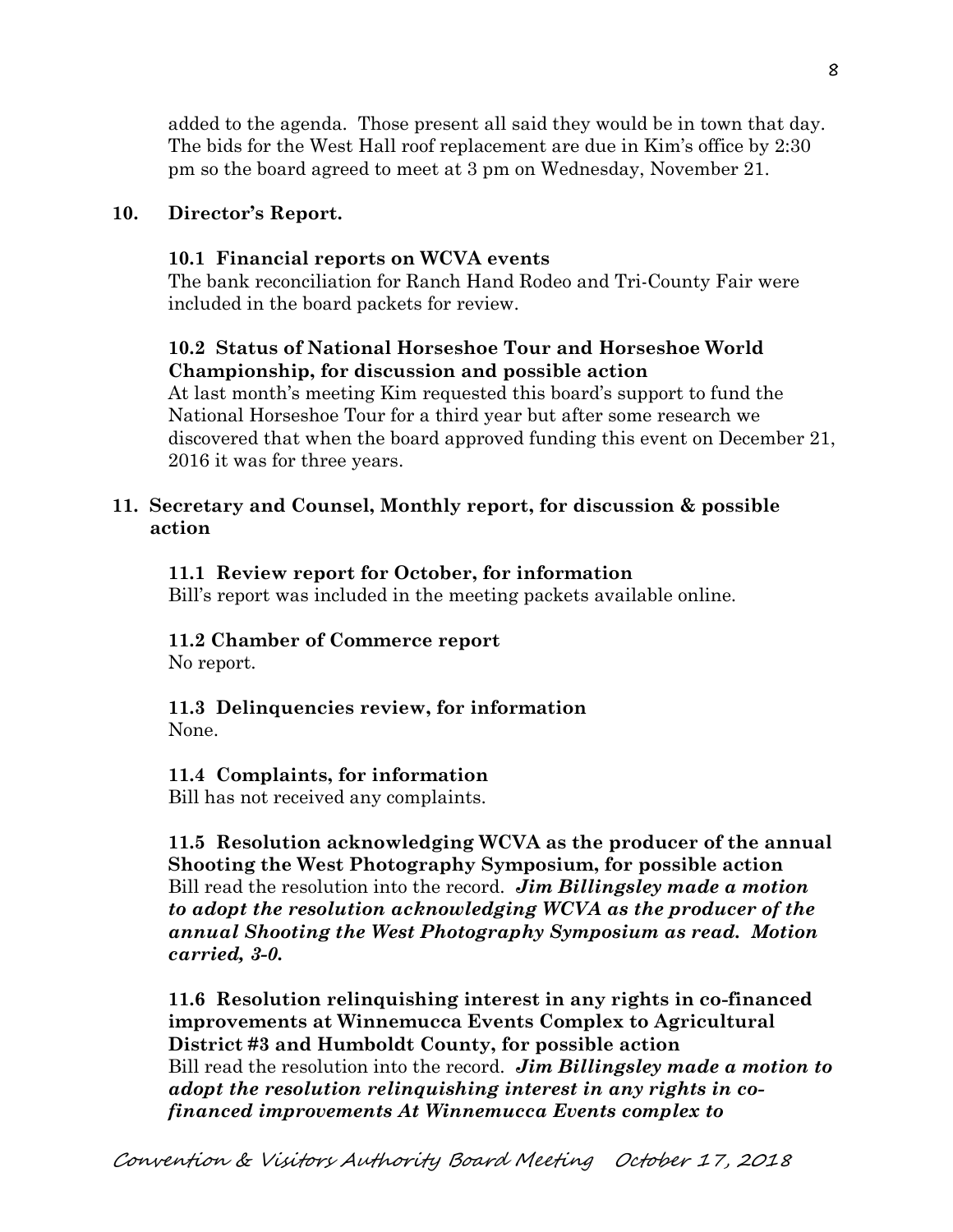#### *Agricultural District #3 and Humboldt County as read. Motion carried, 3-0.*

### **11.7 Improvement projects reports – Event Center sound retrofit, Joe Mackie Hall exterior project, West Hall roof project, for possible action**

The bid notice for the West Hall roof replacement will be published on Saturday and the bids due by Wednesday, November 21, 2018. Bill has determined that the HVAC work may be performed more efficiently, and most importantly more timely, may be maintained, added to, or repaired without going to bid, by Allen DuVall and his company A-1 Commercial Services, which have been directly involved with our HVAC systems for over 25 years, becoming very knowledgeable about the systems of our buildings, which allows more efficiently adding to, and timely repairing or maintaining by its owner and staff and by reason of the training of its and the WCVA's personnel and its own and the WCVA's inventory of replacement parts, familiarity with the sources thereof makes his suggestions compatible with existing equipment.

#### **12. Board Administrator.**

#### **12.1 Financial Reports, for discussion**

Room tax cash collections were down slightly for August.

Kendall will be delivering our 2018 audit material to Steele & Associates either Saturday or Monday.

#### **13. Other reports**

None.

# **14. Public Comment**

None.

## **15. Regular Business. Next Meeting. The Board confirmed the next regular meeting date of Wednesday, November 21, 2018, 3:00 pm.**

### **16. Adjournment.** *Brian Stone made a motion to adjourn this meeting. Motion carried, 3-0.*

The meeting was adjourned to the next regular meeting, or to the earlier call of the Chairman or to the call of any three (3) members of the Board on three (3) working days notice.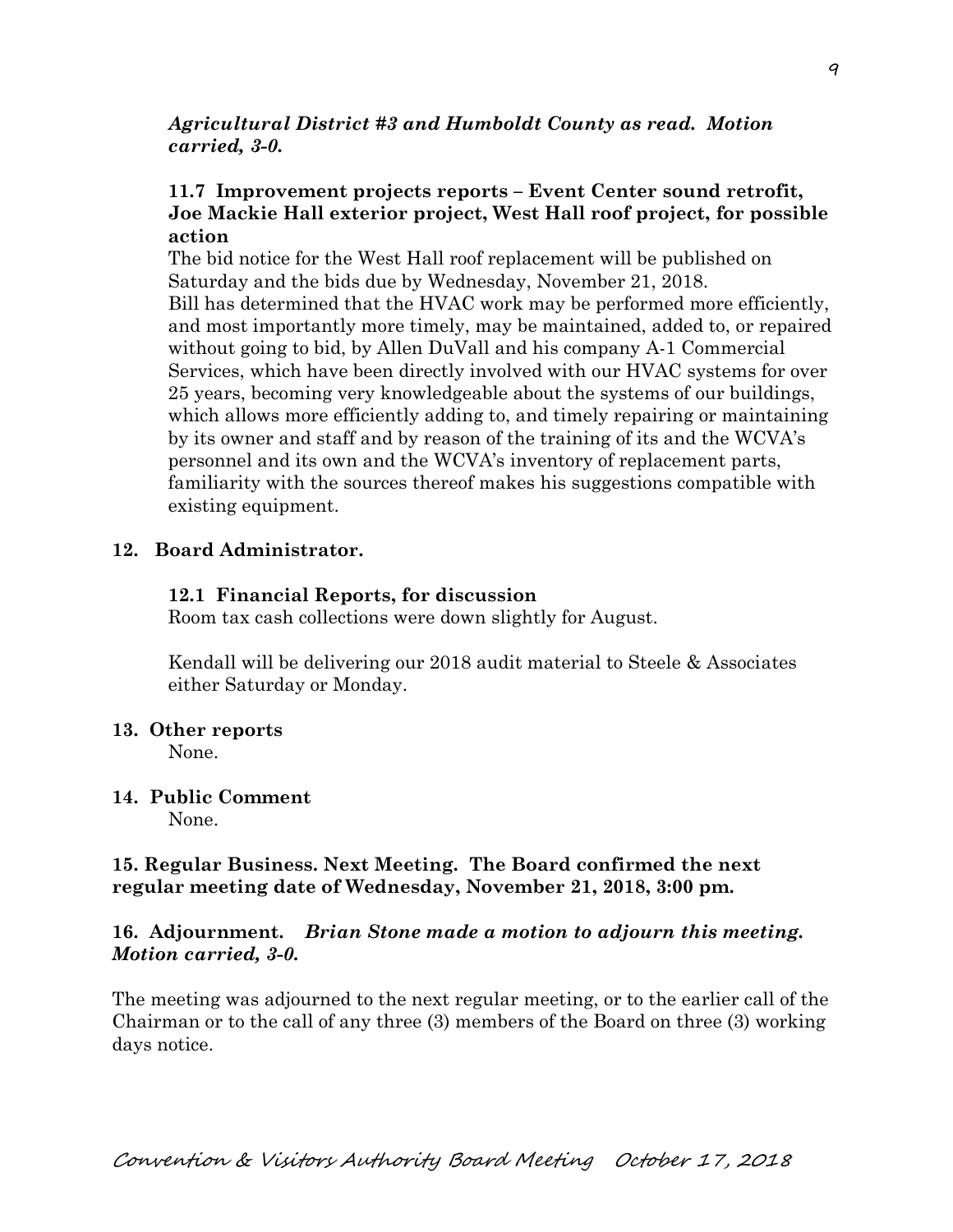Respectfully submitted,

Shelly Noble

APPROVED ON \_\_\_\_\_\_\_\_\_\_\_\_\_\_\_\_\_\_\_\_\_\_\_\_\_\_\_\_, 2018

As written\_\_\_\_\_\_\_\_\_\_\_\_\_\_\_

As corrected \_\_\_\_\_\_\_\_\_\_\_\_\_

Winnemucca Convention & Visitors Authority Board

TERRY BOYLE BRIAN STONE Chairman and Vice Chairman and Motel Representative Hotel Representative

 $\_$  ,  $\_$  ,  $\_$  ,  $\_$  ,  $\_$  ,  $\_$  ,  $\_$  ,  $\_$  ,  $\_$  ,  $\_$  ,  $\_$  ,  $\_$  ,  $\_$  ,  $\_$  ,  $\_$  ,  $\_$  ,  $\_$  ,  $\_$  ,  $\_$  ,  $\_$  ,  $\_$  ,  $\_$  ,  $\_$  ,  $\_$  ,  $\_$  ,  $\_$  ,  $\_$  ,  $\_$  ,  $\_$  ,  $\_$  ,  $\_$  ,  $\_$  ,  $\_$  ,  $\_$  ,  $\_$  ,  $\_$  ,  $\_$  ,

JIM BILLINGSLEY RON CERRI Treasurer and City Representative County Representative

 $ABSENT$ 

 ${\bf ABSENT}$ JOHN ARANT Business Representative